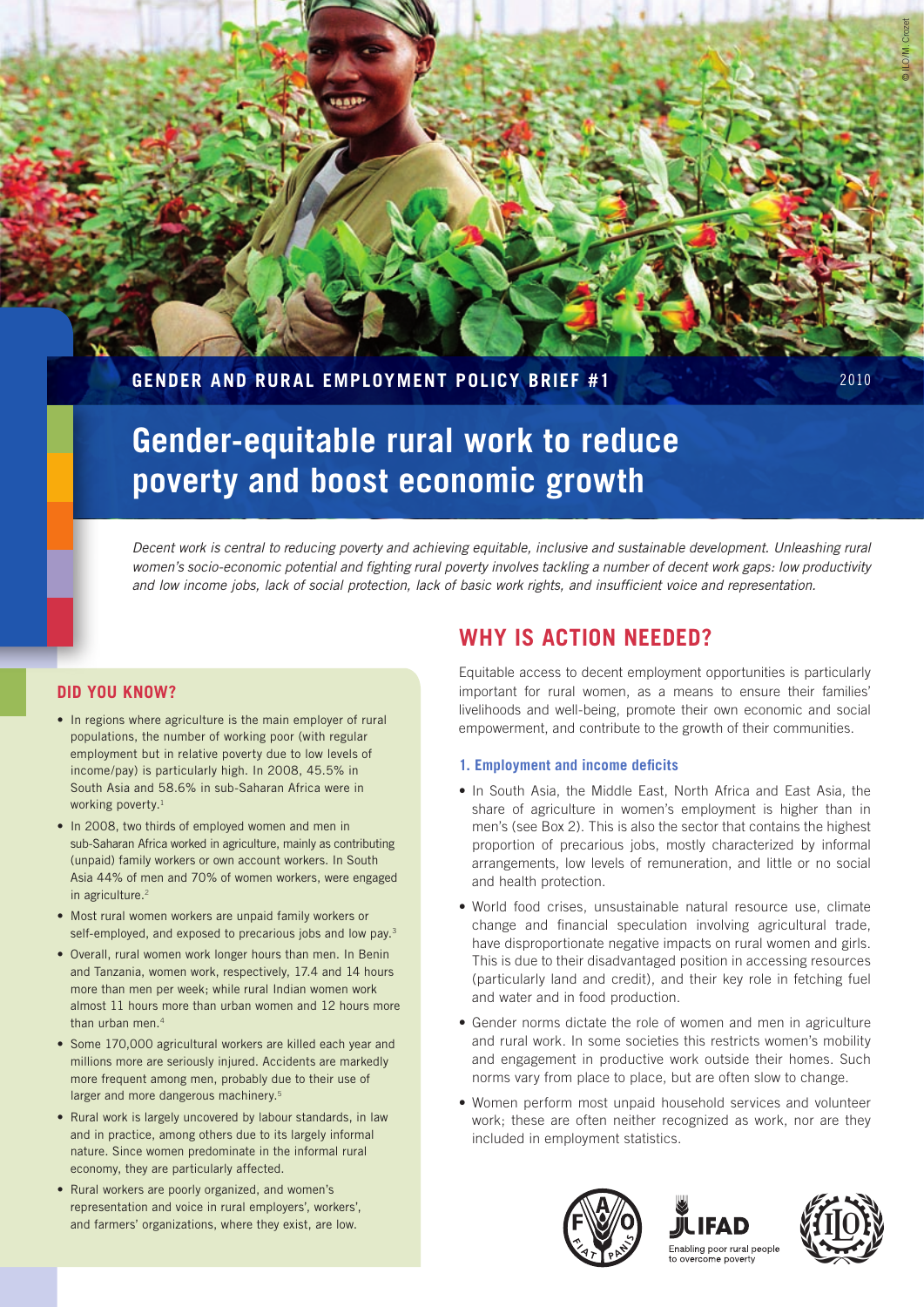#### **Box 1 ILO's Decent Work**<sup>6</sup> **Agenda**

Decent work is work undertaken in conditions of freedom, equity, security and human dignity. The Decent Work Agenda is an integrated approach to promote rights at work, decent and productive employment and income for women and men, social protection for all, and social dialogue, with gender equality as a cross cutting priority.

- Rural women in developing countries are heavily burdened by their double roles as paid or unpaid workers and family care providers. The latter restricts their time and mobility to engage in productive work.
- Underdeveloped physical and social infrastructure in remote areas, including roads, telecommunication and transport systems, water supply, and health and child care, increase women's reproductive workload. This is increasingly compounded by droughts, environmental degradation, and HIV/AIDS that especially task women and girls to take care of their sick family members and orphaned children. As a result, girls in particular end up dropping out of school.
- Insufficient, or unequal access to education and training for rural youth, particularly girls, is a major constraint in attaining decent and productive employment in their adult life. It limits their capacity to run productive farm

#### **Box 2 Share of agriculture in employment for women and men, 2008 (%)**





#### **3. Working conditions deficits**

- In agriculture, pregnant women can face high reproductive health risks, and women are subject to violence at work, such as sexual harassment.
- Rural women are paid on average 25% less than men. Women workers in NTAE predominate in the more unskilled, increasingly casual and flexible jobs without social security and other benefits. Lack of minimum wages and stiff competition for paid work under any conditions lead to

and non-farm enterprises, and to obtain skilled jobs and jobs in nontraditional agricultural export (NTAE) industries, that are better paid than

traditional agricultural ones.

Agricultural cooperative in India

© ILO/M. Crozet

**DILO/M.** 

- Some women organize and successfully access credit (for example through group savings). More often however, women's limited access to financial services constrains their options for self-employment in agriculture, and crop choice. Their inadequate access to other inputs such as land, water, tools, technology, and additional workers are further constraints.
- While microfinance has provided some options for rural women's self-employment, including in non-farm activities, men tend to receive larger loans.<sup>7</sup>

#### **2. Social protection deficits**

- Despite high occupational health and safety risks at work in agriculture. agricultural workers are among the least protected, in terms of access to basic health services, workers' compensation, long-term disability benefits and survivors' benefits.
- Poverty and dependency are the plight of those too old to work, and, in developing countries, pension schemes rarely cover rural populations, particularly women.

## large numbers of rural working poor, particularly among women.<sup>8</sup>

• Work in agriculture is often arduous and, without appropriate safety measures, involves risks, such as injuries or exposure to hazardous chemicals, including pesticides.

#### **4. Labour rights deficits**

- Fundamental rights and principles at work – abolition of child labour, forced labour, discrimination, and freedom of association and collective bargaining – apply to all workers but often are not respected or even known in rural areas.
- Some 60% of child labour is in agriculture (four fifths of which are unpaid workers).9 Girls are particularly vulnerable, as they are more likely than boys to be sent or sold by their parents at a young age into bonded labour, as in South Asia.10
- Much rural work is not covered by national law because of widespread informality. Labour laws are often not applied due to weak labour inspection.

#### **5. Social dialogue deficits**

- Rural women, especially indigenous women, can face cultural and language barriers, accentuated by lower education and mobility, in their contacts with urban dwellers.
- Networks such as employers' and workers' organizations, and labour market institutions such as employment services, are sparse and have limited capacity in rural areas, and women have less access to them than men.
- Rural women's presence in workers' and employers' organizations remains low (11-35% of total membership) $11$ , leading to lack of voice and representation in policy-making and programme development.

Source: Based on figures in Table 2e in ILO: Women in labour markets: Measuring progress and identifying challenges (Geneva, 2010)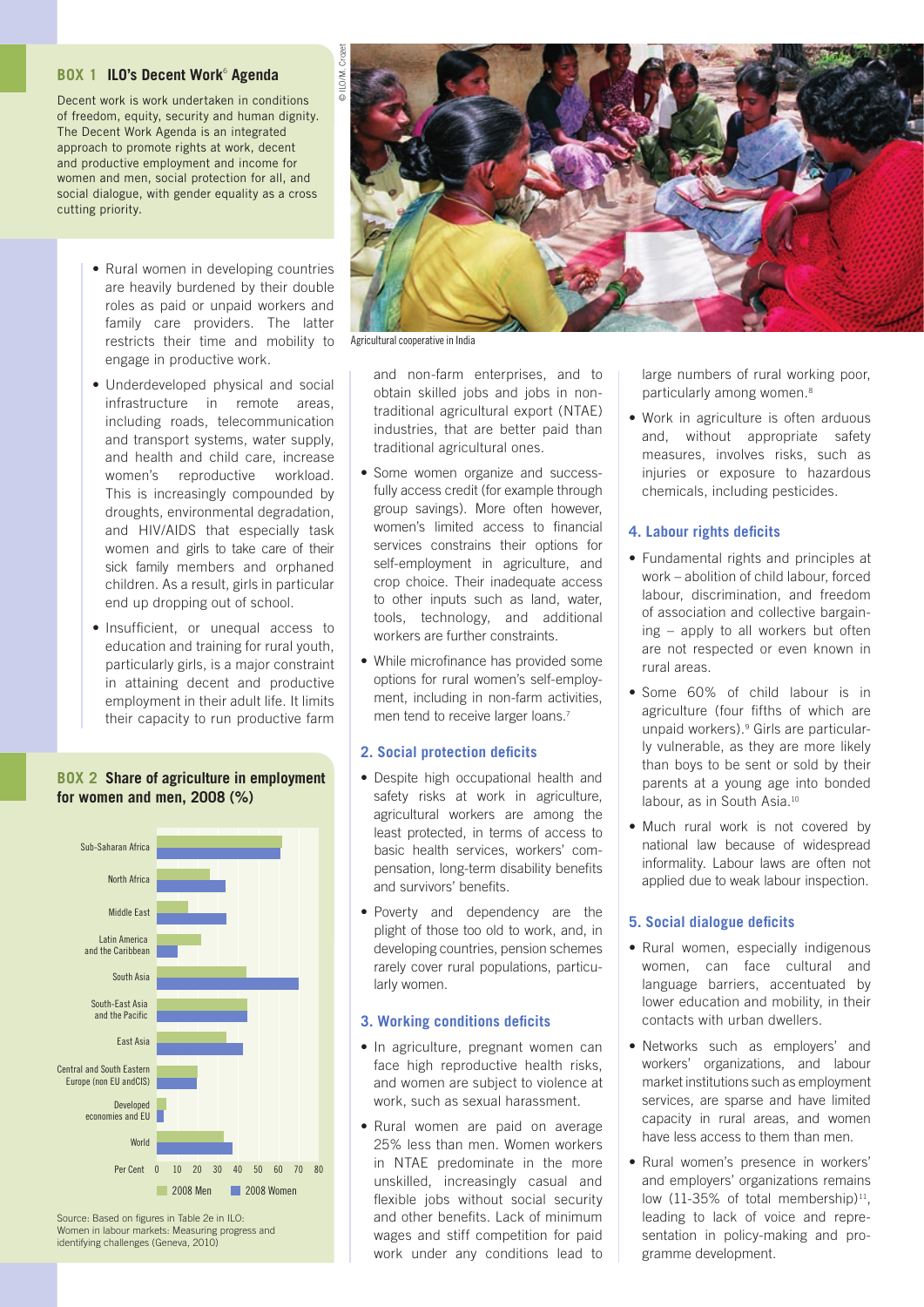# **What are the policy options?**

### **1. Boost employment and income opportunities equally for women and men**

All policy makers should seek to:

- Stimulate action, coordination and coherence among all relevant actors and institutions at the local, national and international levels, in developing and implementing policies and programmes for rural gender equality.
- Establish mechanisms to ensure fair and more stable prices of food and other agricultural goods nationally and internationally, especially for crops cultivated by women, in order to guarantee fair and stable income/wages for farmers.
- Support domestic market integration, access to foreign markets, and diversification of income and employment opportunities, favouring higher valueadded rural activities, for both women and men.
- Integrate gender concerns into key drivers of economic growth: capital investment, human resource development, and market development.
- Use territorial approaches to promote rural employment and poverty reduction, integrating gender differentiated priority needs of women and men.
- Invest in essential public goods such as physical and social infrastructure, agricultural research and extension, and education and training; with a special eye on the different needs of women and men. These also facilitate creating employment and income opportunities for unemployed and underemployed women and men.

Ministries of Agriculture and rural institutions should:

- Increase productivity, particularly in women-intensive rural sectors, among others by providing up to date training to women, and facilitating their access to improved technologies.
- Involve women farmers in environmental protection and natural resources management, including through training, and promote "green jobs" for both women and men, particularly for those most vulnerable to climate change.
- • Promote equitable access to, and productive use of land by women farmers through gender-sensitive agrarian reform, promoting land rental markets and services to small farmers,



Equipment operator in China

joint titling of land/assets, and revising discriminatory inheritance laws.

Ministries of Economy, Labour and Education, together with private businesses and rural institutions, should:

- Support rural entrepreneurship, especially targeting women,<sup>12</sup> including through training, lowering gender barriers to credit, creating a womenfriendly and conducive business environment, strengthening agricultural extension and business services.
- Expand the network of labour market institutions, such as employment services and their linkages to schools (to provide early career guidance), training and entrepreneurship support institutions and extension services, ensuring equitable access to rural women.
- Increase the breadth, depth and "women-friendliness" of financial services in rural areas, as a key strategy for providing capital for women-led rural businesses and farms, through gender sensitization and support for rural financial institutions.
- Ensure equal access to basic education and skills development opportunities for girls and young women (as in the Junior Farmer Field and Life Schools initiated by FAO<sup>13</sup>) to enhance their productivity and employability, using culturally sensitive tools. Training and awareness-raising among teachers, extension staff, and men and women themselves can change the persistent gender norms and stereotypes on occupations.

#### **2. Extend social protection to rural populations**

Ministries of Finance and Social Affairs should:

• Improve gender equality in access to basic services (schools, health care, child care) in rural areas, by investing in their supply (infrastructure, staff, etc.) so as to reduce women's vulnerability and increase their capacity to access more remunerative jobs and opportunities. Use cash transfers and/ or insurance mechanisms to increase the demand for services, specifically targeting poor rural women.

- Improve fiscal equity, efficiency and social inclusion through appropriate taxation, with the objective of providing minimum social protection to rural women and men.
- Extend the coverage of basic universal pensions to older people, particularly women. Brazil, for example, provides non-contributory pensions equivalent to the national minimum wage, and Chile has introduced pensions for women ("Amas de casa").
- Improve the design and governance of social security programmes, particularly in low-income countries, for efficient delivery of adequate benefits and equitable access for rural women.
- • Guarantee access in rural areas to basic social assistance for the poor and unemployed, ensuring equitable access by both women and men.
- Foster policy integration at national and local levels to achieve synergies between social security, employment and other social policies enhancing social inclusion, particularly for poor women.

### **Box 3 "Women's empowerment through employment and health" project (2001-05)14 in Bangladesh**

• Targeting over 6,000 income-poor Bangladeshi rural women, this project used an integrated approach consisting of decent work practices, awareness-raising, technical skills, bookkeeping, entrepreneurship development, business management training, and access to microcredit and micro-health insurance. This was combined with initiatives to enhance relevant ministries' capacity to promote women's employment and women workers' rights, and to increase women's participation and leadership in trade unions. As a result, the proportion of women project participants mainly doing household work fell from 31 to 22% while the proportion of women with business as their main occupation rose from 27 to 56%.

### **3. Improve rural working and living conditions**

Ministries of Labour should work closely with social partners at national and local levels (employers' federations, farmers and workers' unions, health services) to:

• Define minimum wages, set at adequate levels, to help protect the workers most at risk and combat gender